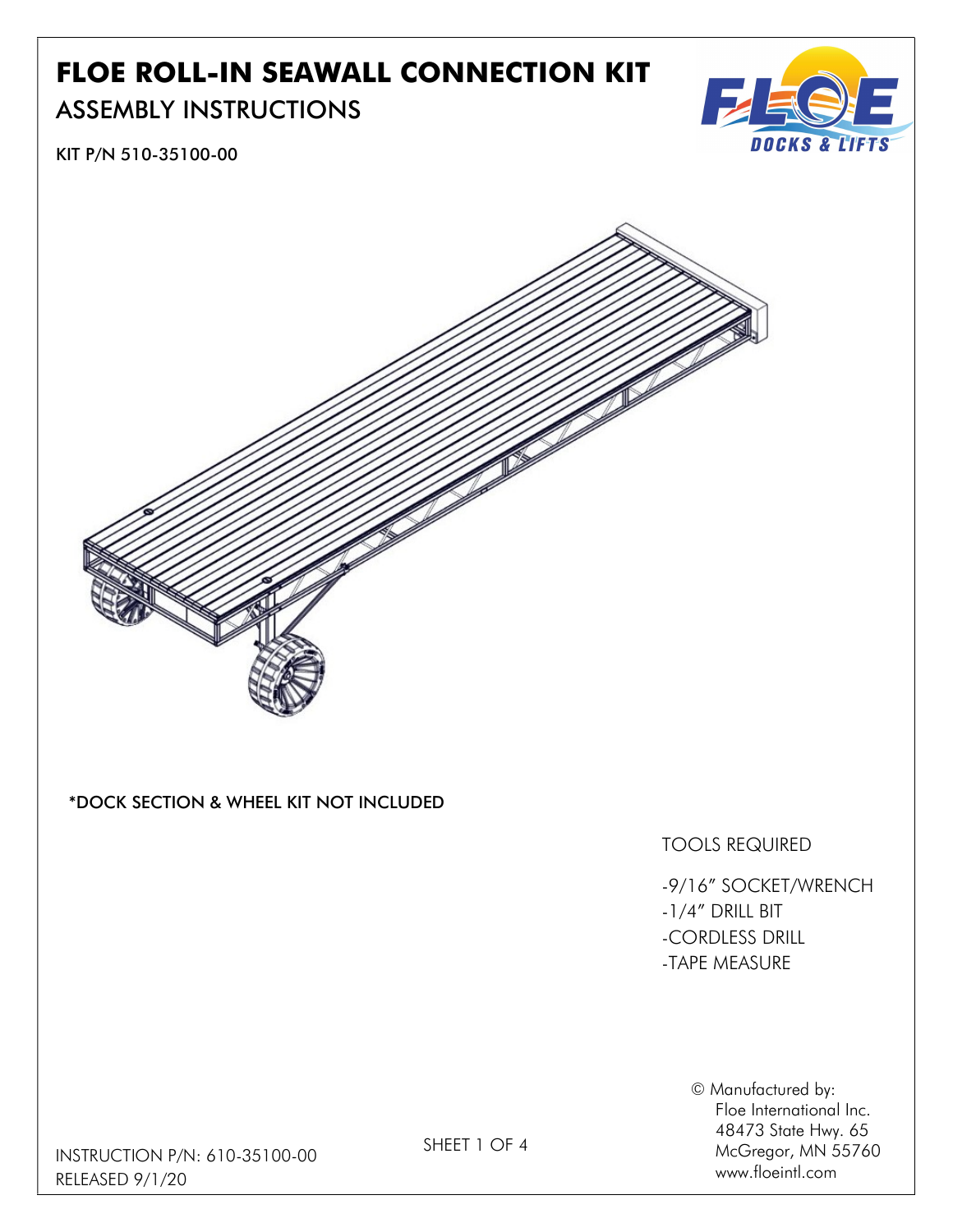# BILL OF MATERIALS

| P/N 510-35100-00 | SEAWALL ATTACHMENT KIT, ROLL-IN DOCKS |                                 |     |
|------------------|---------------------------------------|---------------------------------|-----|
| <b>NUMBER</b>    | PART NUMBER                           | <b>DESCRIPTION</b>              | QTY |
|                  | 001-74527-00                          | SCREW, LAG - 3/8" X 4" SS 18-8  |     |
|                  | 110-00082-00                          | WELD'T, SEAWALL ATTACH. BRACKET |     |

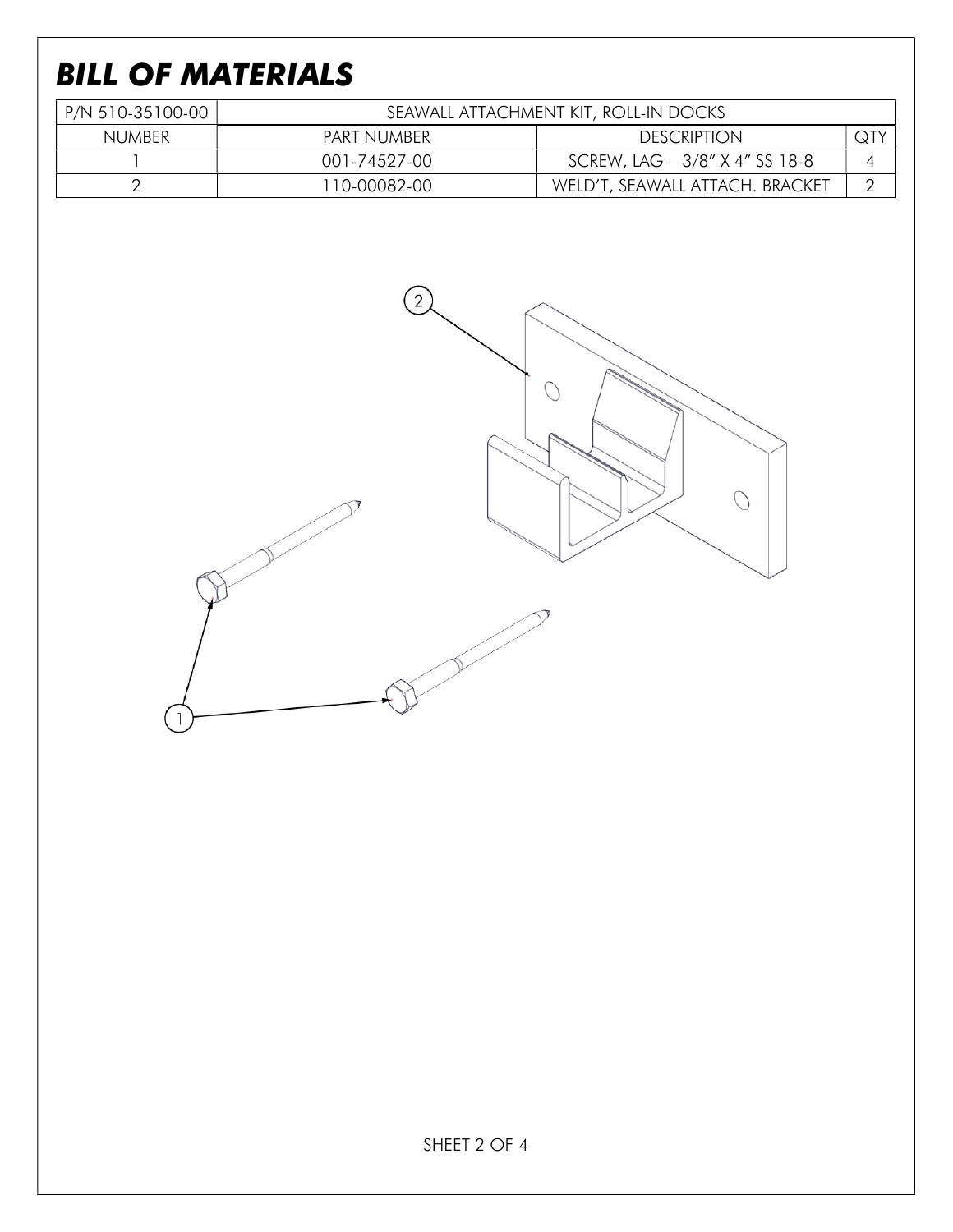### ASSEMBLY

FIRST, DETERMINE WHERE THE ATTACHMENT BRACKETS SHOULD BE ON THE SEAWALL. MEASURE BETWEEN THE SIDE FRAME TUBES, INSIDE TO INSIDE TO DETERMINE PROPER SPACING FOR OTHER DOCKS. FOR EXAMPLE, BRACKETS INSTALLED FOR A 4' DOCK WILL BE PLACED APPROXIMATELY 46" APART (FIGURE 1.1). PLACE THE BRACKETS 7-1/4" FROM THE TOP OF THE SEAWALL (FIGURE 1.2).